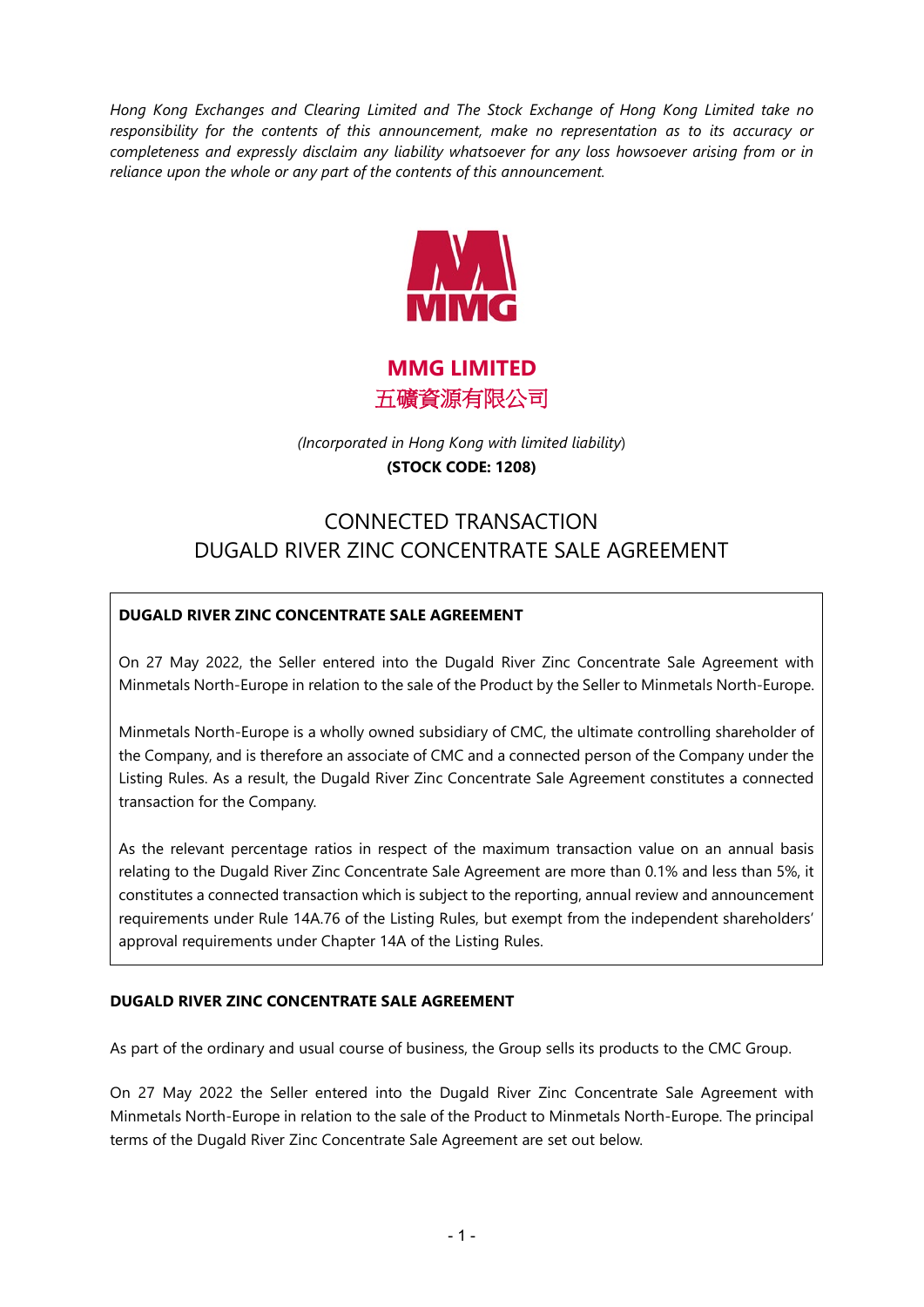| Parties                  | $\ddot{\phantom{a}}$ | (1) Seller: MMG Dugald River Pty Ltd<br>(2) Buyer: Minmetals North-Europe                                                                                                                                                                                                                                                                                                                                                                                                                                                                                                                                                                                                                                                                             |
|--------------------------|----------------------|-------------------------------------------------------------------------------------------------------------------------------------------------------------------------------------------------------------------------------------------------------------------------------------------------------------------------------------------------------------------------------------------------------------------------------------------------------------------------------------------------------------------------------------------------------------------------------------------------------------------------------------------------------------------------------------------------------------------------------------------------------|
| Term                     |                      | From the date of the Dugald River Zinc Concentrate Sale Agreement<br>until all obligations of the parties are fulfilled                                                                                                                                                                                                                                                                                                                                                                                                                                                                                                                                                                                                                               |
| Quantity                 |                      | Approximately 10,000 dry metric tonnes of Product (+/-10% at Seller's<br>option)                                                                                                                                                                                                                                                                                                                                                                                                                                                                                                                                                                                                                                                                      |
| Pricing                  |                      | The pricing of the concentrate was determined after arm's length<br>negotiations and is comparable with the market for concentrate<br>qualities such as Dugald River zinc concentrate.<br>Prices shall be:<br>calculated based on agreed amounts of:<br>zinc contained in the Product at the Special High<br>$\circ$<br>Grade Settlement Price for zinc as quoted on the<br>London Metal Exchange; and<br>silver contained in the Product at London Bullion<br>$\circ$<br>Market Association Silver Price spot quotation,<br>each averaged over the agreed quotational period;<br>less an agreed treatment charge which is consistent with<br>treatment charges prevailing for comparable sales of zinc<br>concentrate at the time of this Agreement. |
| <b>Transaction Value</b> |                      | If the transaction was executed on 27 May 2022, it would be valued at<br>approximately US\$15 million.                                                                                                                                                                                                                                                                                                                                                                                                                                                                                                                                                                                                                                                |
| Delivery Terms           |                      | Shipment shall be arranged by the Seller from the delivery point<br>nominated by the Seller to the place of final destination nominated by<br>Minmetals North-Europe on a CIF (Incoterms 2020®) basis.                                                                                                                                                                                                                                                                                                                                                                                                                                                                                                                                                |

The Dugald River Zinc Concentrate Sale Agreement will also set out, among other things, specifications, shipping schedule, delivery terms, payment terms, quotational period and other usual conditions (including those dealing with title and risk, insurance requirements and termination and suspension rights).

The terms of the Dugald River Zinc Concentrate Sale Agreement were arrived at after arm's length negotiations between the Seller and Minmetals North-Europe and these terms are consistent with prevailing market rates and conditions for comparable zinc concentrate.

## **REASONS FOR AND BENEFITS OF THE DUGALD RIVER CONCENTRATE SALE AGREEMENT**

The Group's principal activities include the production and sale of metal products, including copper, zinc and lead concentrates. As part of its ordinary and usual course of business, the Group sells some of its products to the CMC Group at prices and on terms which are consistent with prevailing market rates and conditions for the relevant products.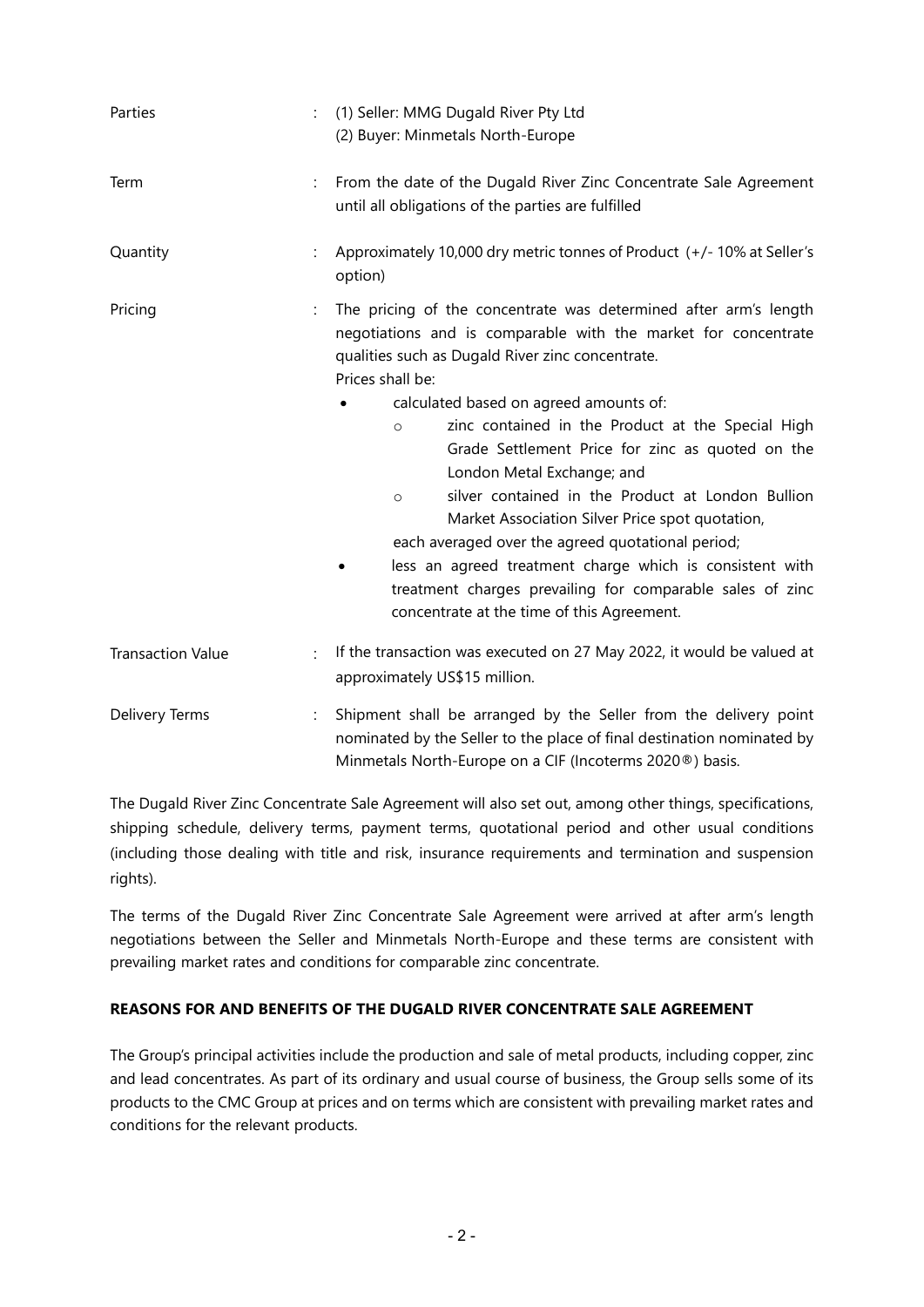The Dugald River operation produces approximately 360,000 dry metric tonnes of zinc concentrate per annum. China is an important market for zinc concentrate and the CMC Group has investments in several major Chinese zinc smelters which are in a position to process Dugald River zinc concentrates. CMC also has trading relationships with other Chinese zinc smelters which may process Dugald River zinc concentrates.

The Dugald River Zinc Concentrate Sale Agreement has been reviewed and approved by the Directors (including the independent non-executive Directors but excluding the Interested Directors), who are of the view that the terms of the Dugald River Zinc Concentrate Sale Agreement and the transactions contemplated thereunder are on normal commercial terms, and are fair and reasonable and in the interests of the shareholders of the Company as a whole.

The Interested Directors, each holding position(s) at CMC and/or CMN, have abstained from voting on the Board resolution approving the Dugald River Zinc Concentrate Sale Agreement in order to avoid any possible conflict of interest issue.

# **IMPLICATIONS UNDER THE LISTING RULES**

Minmetals North-Europe is a wholly owned subsidiary of CMC, the ultimate controlling shareholder of the Company, and is therefore an associate of CMC and a connected person of the Company under the Listing Rules. As a result, the Dugald River Zinc Concentrate Sale Agreement constitutes a connected transaction for the Company.

As the relevant percentage ratios (as set out in Chapter 14 and Rule 14A.76 of the Listing Rules) in respect of the maximum transaction value relating to the Dugald River Zinc Concentrate Sale Agreement, are more than 0.1% but less than 5%, it constitutes a connected transaction which is subject to the reporting, annual review and announcement requirements under Rule 14A.76 of the Listing Rules, but exempt from the independent shareholders' approval requirements, under Chapter 14A of the Listing Rules.

## **INFORMATION ABOUT THE GROUP**

The Group is engaged in the exploration, development and mining of copper, zinc, gold, silver and lead deposits around the world.

## **INFORMATION ABOUT THE CMC GROUP**

The CMC Group is one of the largest state-owned enterprises in the mining sector in the PRC. It is engaged in the exploration, development, mining, processing and sale of a wide range of non-ferrous metals including tungsten, rare earth, copper, alumina, lead and zinc.

Minmetals North-Europe is engaged in the purchase and sale of a wide range of non-ferrous metals including copper, lead and zinc.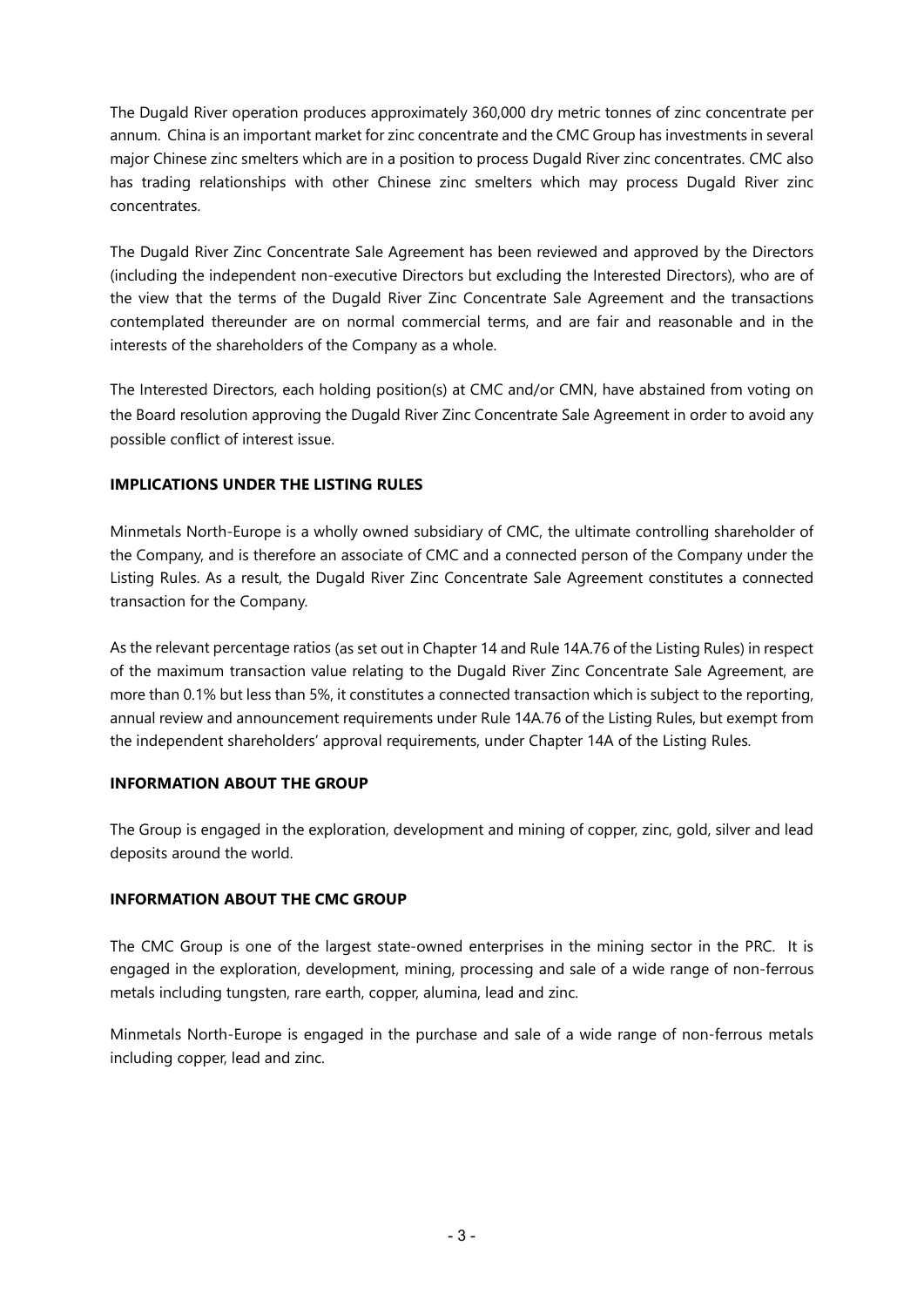# **DEFINITIONS**

In this announcement, the following expressions have the meanings set out below unless the context requires otherwise.

| associates                                      | has the meaning ascribed to it under the Listing Rules                                                                                                                   |
|-------------------------------------------------|--------------------------------------------------------------------------------------------------------------------------------------------------------------------------|
| Board                                           | the board of directors of the Company                                                                                                                                    |
| <b>CMC</b>                                      | 中國五礦集團有限公司 (China Minmetals Corporation), a state-owned<br>enterprise incorporated under the laws of the PRC and the ultimate<br>controlling shareholder of the Company  |
| <b>CMC Group</b>                                | CMC and its subsidiaries and associates from time to time (excluding<br>the Group)                                                                                       |
| <b>CMN</b>                                      | 五礦有色金屬股份有限公司 (China Minmetals Non-Ferrous Metals<br>Company Limited), a company incorporated under the laws of the PRC<br>and the controlling shareholder of the Company |
| Company or MMG                                  | MMG Limited, a company incorporated in Hong Kong, the securities<br>of which are listed and traded on the main board of the Stock Exchange                               |
| connected person                                | has the meaning ascribed to it under the Listing Rules                                                                                                                   |
| controlling shareholder                         | has the meaning ascribed to it under the Listing Rules                                                                                                                   |
| Director(s)                                     | the director(s) of the Company                                                                                                                                           |
| Dugald River Zinc Concentrate<br>Sale Agreement | the agreement dated 27 May 2022 between the Seller and Minmetals<br>North-Europe in relation to the sale of the Product                                                  |
| Group                                           | the Company and its subsidiaries from time to time                                                                                                                       |
| Hong Kong                                       | the Hong Kong Special Administrative Region of the PRC                                                                                                                   |
| <b>Interested Directors</b>                     | Jiao Jian, Zhang Shuqiang, Xu Jiqing and Li Liangang                                                                                                                     |
| <b>Listing Rules</b>                            | the Rules Governing the Listing of Securities on the Stock Exchange                                                                                                      |
| Minmetals North-Europe                          | Minmetals North-Europe AB, a company incorporated in Sweden, an<br>indirect wholly owned subsidiary of CMC.                                                              |
| <b>PRC</b>                                      | the People's Republic of China (for the purpose of this announcement,<br>excluding Hong Kong, the Macau Special Administrative Region of the<br>PRC and Taiwan)          |